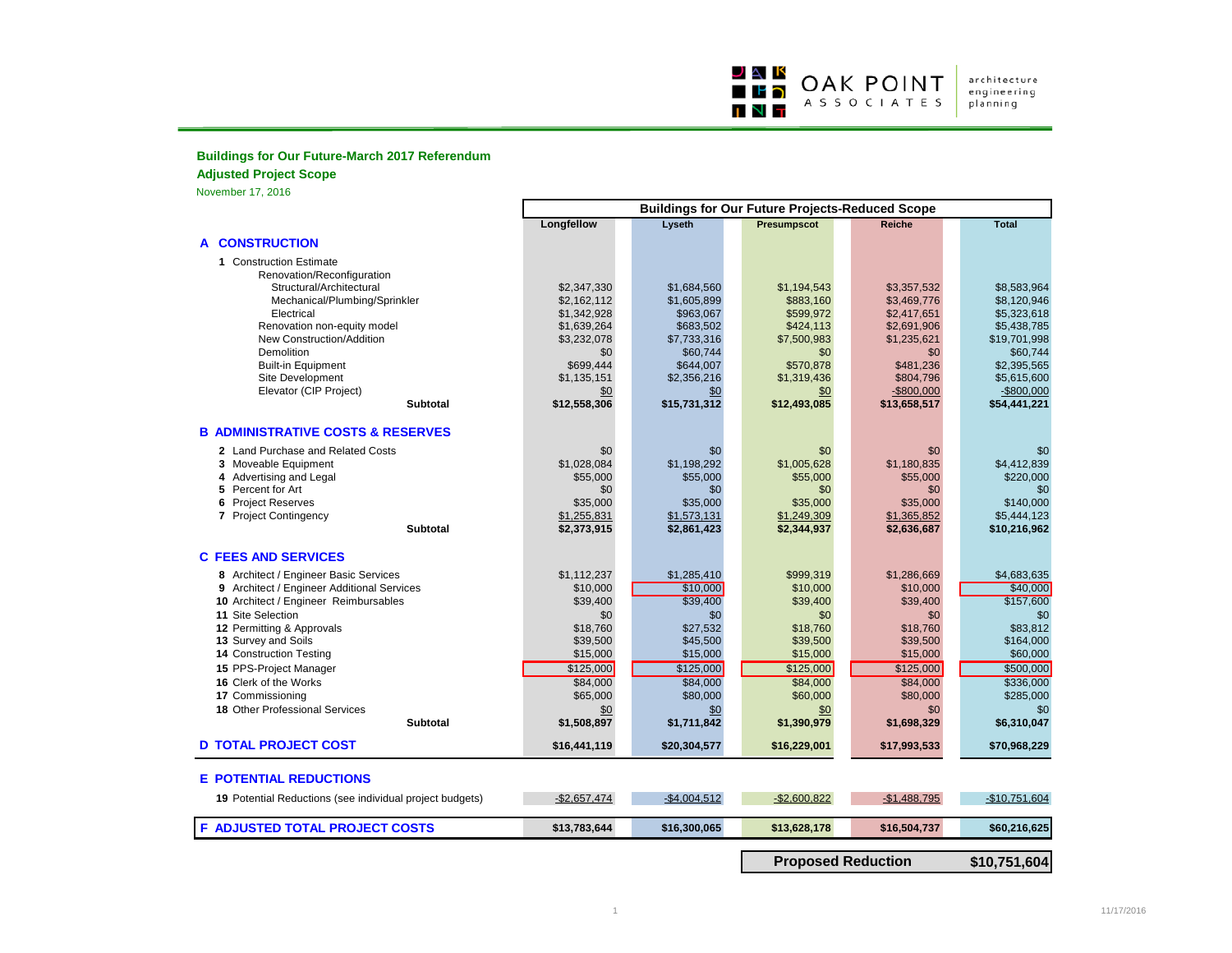

architecture engineering planning

#### **Longfellow Elementary School**

Grades Pre-K through 5 **A CONSTRUCTION 1** Construction Estimate Renovation/Reconfiguration 25,949sf x \$43 + 19,594sf x \$63 \$2,347,330 Mechanical/Plumbing/Sprinkler 45,543sf x \$47<br>Electrical 45,543sf x \$29 \$1,342,928 Electrical *45,543sf x \$29* \$1,342,928 Renovation non-equity model **\$1,639,264** New Construction/Addition *15,844sf x \$204* \$3,232,078<br>Demolition \$0,232,078 Demolition Built-in Equipment \$699,444<br>
Site Development \$1,135,151<br>
\$1,135,151 Site Development<br> **Subtotal Subtotal \$12,558,306 B ADMINISTRATIVE COSTS & RESERVES 2** Land Purchase and Related Costs \$0 \$0 \$0 \$0 \$0 \$0 \$1,028,084 **3** Moveable Equipment **61,028,084**<br>**4** Advertising and Legal **62,000**<br>**4** Advertising and Legal **4** Advertising and Legal **5** Percent for Art \$0<br>**6** Project Reserves \$15,000 **6** Project Reserves \$35,000<br> **7** Project Contingency \$1,255,831 **7** Project Contingency **Subtotal \$2,373,915 C FEES AND SERVICES 8** Architect / Engineer Basic Services #  $\frac{$1,112,237}{4}$ <br>**9** Architect / Engineer Additional Services # \$10,000 **9** Architect / Engineer Additional Services **\$10,000**<br>**10** Architect / Engineer Reimbursables \$39,400 **10** Architect / Engineer Reimbursables \$39,400<br> **11** Site Selection \$0.000 \$0.000 \$0.000 \$0.000 \$0.000 \$0.000 \$0.000 \$0.000 \$0.000 \$0.000 \$0.000 \$0.000 \$0.000 \$0.000 \$0.000 \$0.000 \$0.000 \$1.000 \$1.000 \$1.000 \$1.000 \$1.000 **11** Site Selection \$0<br>**12** Permitting & Approvals \$18,760 **12** Permitting & Approvals **13** Survey and Soils **13** Survey and Soils **14** Construction Testing **14** Construction Testing **14** Construction Testing **14** Construction Testing **14** Construction **14** Construction **14** Construction **14** Construction **1 14 Construction Testing 15** Project Coordination **15 125,000 16** Clerk of the Works **\$84,000**<br> **17** Commissioning **\$65,000 17** Commissioning **18** Other Professional Services **\$0 18** Other Professional Services **\$0 Subtotal \$1,508,897 D TOTAL PROJECT COST \$16,441,119 BFOF Escalated-Reduced Scope** November 17, 2016

#### **E POTENTIAL ADJUSTMENTS\***

| 19 Reduce moveable equipment allowance to 4%       | $-$ \$228,463 |
|----------------------------------------------------|---------------|
| 20 Reduce size of gym to ES size                   | $-$ \$263,250 |
| 21 Remove locker rooms                             | $-$163,800$   |
| 22 Delete playground improvements                  | $-$137,715$   |
| 23 Remove Outdoor Learning improvements            | $-$77.465$    |
| 24 Built-In equipment reduction                    | $-$175,000$   |
| 26 Delete generator pad/conduit                    | $-$7.297$     |
| 27 Elevator Phase 1-SRRF Application               | $-$500,484$   |
| 28 Elevator Phase 2-Future SRRF Application/CIP    | $-$ \$580.000 |
| 29 Masonry restoration of brick facade-CIP Project | $-$ \$524.000 |
| Subtotal                                           | $-$2,657,474$ |
|                                                    |               |

#### **F ADJUSTED TOTAL PROJECT COSTS \$13,783,644**

*\*Reduction Costs include associated markups and fees*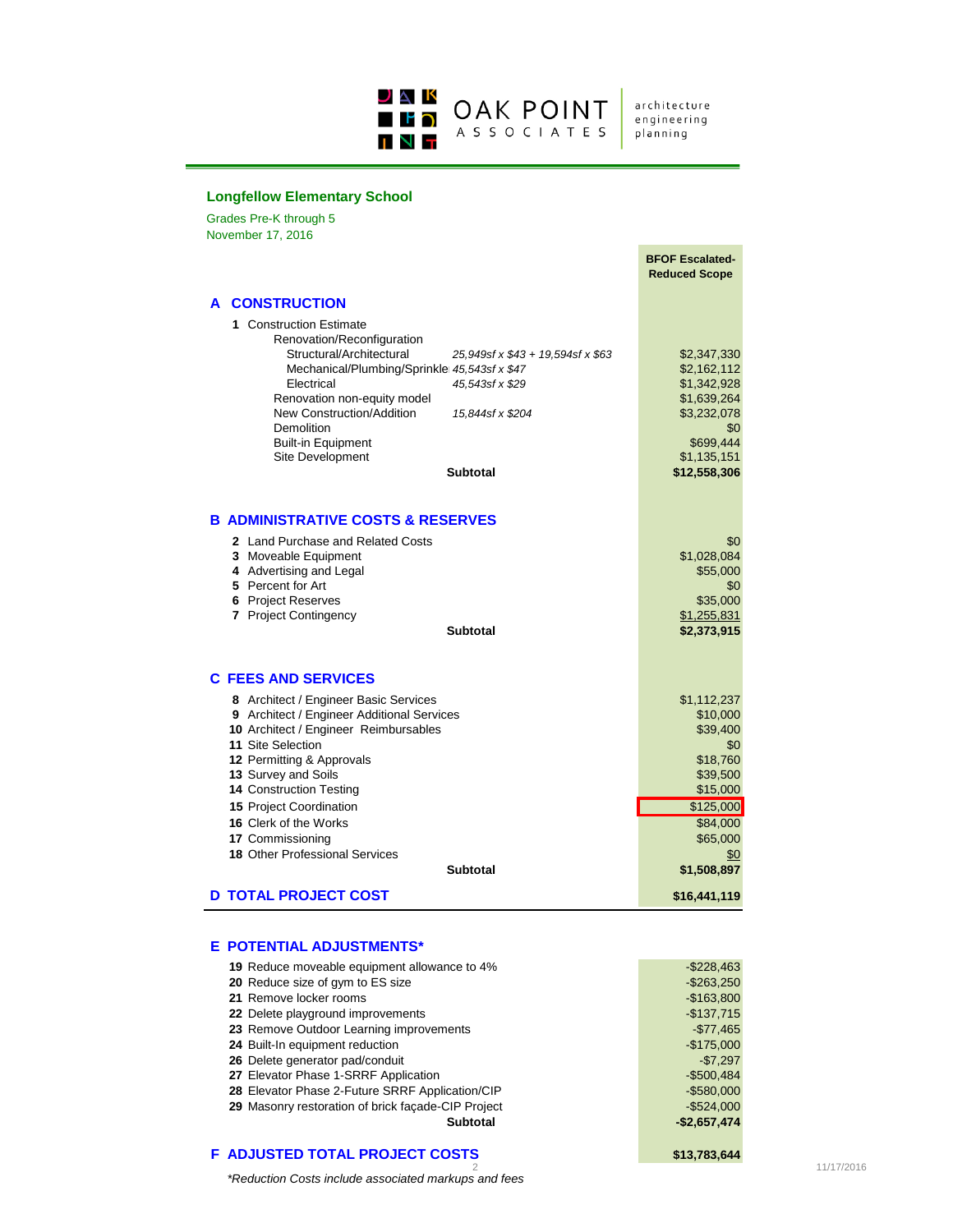

architecture<br>engineering planning

# **Lyseth Elementary School**

Grades Pre-K through 5 November 17, 2016

|                                                                                                                                                                                                                                                                                                                                                                                                                                    | <b>BFOF Escalated-</b><br><b>Reduced Scope</b>                                                                                                                          |            |
|------------------------------------------------------------------------------------------------------------------------------------------------------------------------------------------------------------------------------------------------------------------------------------------------------------------------------------------------------------------------------------------------------------------------------------|-------------------------------------------------------------------------------------------------------------------------------------------------------------------------|------------|
| A CONSTRUCTION                                                                                                                                                                                                                                                                                                                                                                                                                     |                                                                                                                                                                         |            |
| 1 Construction Estimate<br>Renovation/Reconfiguration<br>Structural/Architectural<br>Mechanical/Plumbing/Sprinkle 40, 104sf x \$40<br>Electrical<br>40,104sf x \$24<br>Renovation non-equity model<br>New Construction/Addition<br>37,908sf x \$204<br>Demolition<br><b>Built-in Equipment</b><br>Site Development<br><b>Subtotal</b>                                                                                              | \$1,684,560<br>23,249sf x \$36 + 16,855sf x \$50<br>\$1,605,899<br>\$963,067<br>\$683,502<br>\$7,733,316<br>\$60,744<br>\$644,007<br>\$2,356,216<br>\$15,731,312        |            |
| <b>B ADMINISTRATIVE COSTS &amp; RESERVES</b>                                                                                                                                                                                                                                                                                                                                                                                       |                                                                                                                                                                         |            |
| 2 Land Purchase and Related Costs<br>3 Moveable Equipment<br>4 Advertising and Legal<br>5 Percent for Art<br><b>6</b> Project Reserves<br>7 Project Contingency<br><b>Subtotal</b>                                                                                                                                                                                                                                                 | \$0<br>\$1,198,292<br>\$55,000<br>\$0<br>\$35,000<br>\$1,573,131<br>\$2,861,423                                                                                         |            |
| <b>C FEES AND SERVICES</b>                                                                                                                                                                                                                                                                                                                                                                                                         |                                                                                                                                                                         |            |
| 8 Architect / Engineer Basic Services<br>9 Architect / Engineer Additional Services<br>10 Architect / Engineer Reimbursables<br>11 Site Selection<br>12 Permitting & Approvals<br>13 Survey and Soils<br>14 Construction Testing<br><b>15 Project Coordination</b><br>16 Clerk of the Works<br>17 Commissioning<br><b>18 Other Professional Services</b><br><b>Subtotal</b>                                                        | \$1,285,410<br>\$10,000<br>\$39,400<br>\$0<br>\$27,532<br>\$45,500<br>\$15,000<br>\$125,000<br>\$84,000<br>\$80,000<br>\$0<br>\$1,711,842                               |            |
| <b>D TOTAL PROJECT COST</b>                                                                                                                                                                                                                                                                                                                                                                                                        | \$20,304,577                                                                                                                                                            |            |
| E POTENTIAL ADJUSTMENTS*<br><b>19</b> Reduce moveable equipment allowance to 4%<br>20 Reduce size of gym to ES size<br>21 Remove locker rooms<br>22 Delete playground improvements<br>23 Remove Outdoor Learning improvements<br>24 Delete second floor addition<br>25 Built-In equipment reduction<br>26 Delete Moore Parking improvements<br>26 Delete generator pad/conduit<br>27 Delete Bus loop/field work<br><b>Subtotal</b> | $-$ \$266,316<br>$-$ \$320,112<br>-\$131,976<br>$-$77,465$<br>$-$ \$68,857<br>$-$1,260,000$<br>$-$175,000$<br>$-$247,489$<br>-\$7,297<br>$-$1,450,000$<br>$-$4,004,512$ |            |
| F ADJUSTED TOTAL PROJECT COSTS                                                                                                                                                                                                                                                                                                                                                                                                     | \$16,300,065                                                                                                                                                            | 11/17/2016 |

*\*Reduction Costs include associated markups and fees*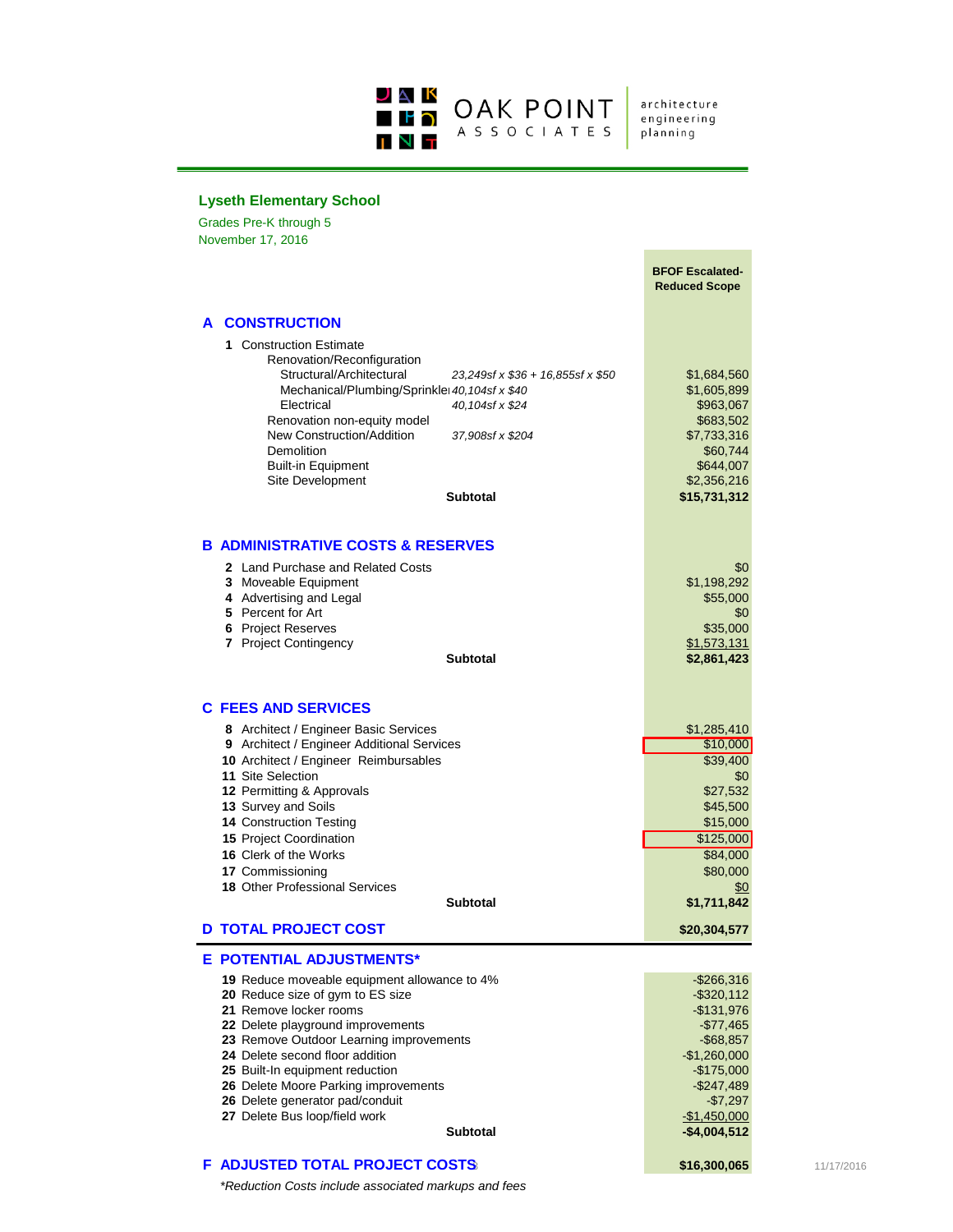

architecture<br>engineering planning

## **Presumpscot Elementary School**

Grades Pre-K through 5 November 17, 2016

|                                                                                                                                                                                                                                                                                                                                                                    | <b>BFOF Escalated-</b><br><b>Reduced Scope</b>                                                                                                   |
|--------------------------------------------------------------------------------------------------------------------------------------------------------------------------------------------------------------------------------------------------------------------------------------------------------------------------------------------------------------------|--------------------------------------------------------------------------------------------------------------------------------------------------|
| A CONSTRUCTION                                                                                                                                                                                                                                                                                                                                                     |                                                                                                                                                  |
| 1 Construction Estimate<br>Renovation/Reconfiguration<br>Structural/Architectural<br>10,587sf x \$38 + 14,397sf x \$55<br>Mechanical/Plumbing/Sprinkle 24,984sf x \$35<br>Electrical<br>24,984sf x \$24<br>Renovation non-equity model<br>New Construction/Addition<br>36,770sf x \$204<br>Demolition<br><b>Built-in Equipment</b><br>Site Development<br>Subtotal | \$1,194,543<br>\$883,160<br>\$599,972<br>\$424,113<br>\$7,500,983<br>\$0<br>\$570,878<br>\$1,319,436<br>\$12,493,085                             |
| <b>B ADMINISTRATIVE COSTS &amp; RESERVES</b>                                                                                                                                                                                                                                                                                                                       |                                                                                                                                                  |
| 2 Land Purchase and Related Costs<br>3 Moveable Equipment<br>4 Advertising and Legal<br>5 Percent for Art<br>6 Project Reserves<br>7 Project Contingency<br><b>Subtotal</b>                                                                                                                                                                                        | \$0<br>\$1,005,628<br>\$55,000<br>\$0<br>\$35,000<br>\$1,249,309<br>\$2,344,937                                                                  |
| <b>C FEES AND SERVICES</b>                                                                                                                                                                                                                                                                                                                                         |                                                                                                                                                  |
| 8 Architect / Engineer Basic Services<br>9 Architect / Engineer Additional Services<br>10 Architect / Engineer Reimbursables<br>11 Site Selection<br>12 Permitting & Approvals<br>13 Survey and Soils<br>14 Construction Testing<br>15 Project Coordination                                                                                                        | \$999,319<br>\$10,000<br>\$39,400<br>\$0<br>\$18,760<br>\$39,500<br>\$15,000<br>\$125,000                                                        |
| <b>16 Clerk of the Works</b><br>17 Commissioning                                                                                                                                                                                                                                                                                                                   | \$84,000<br>\$60,000                                                                                                                             |
| <b>18 Other Professional Services</b>                                                                                                                                                                                                                                                                                                                              | \$0                                                                                                                                              |
| <b>Subtotal</b>                                                                                                                                                                                                                                                                                                                                                    | \$1,390,979                                                                                                                                      |
| <b>D TOTAL PROJECT COST</b>                                                                                                                                                                                                                                                                                                                                        | \$16,229,001                                                                                                                                     |
| E POTENTIAL ADJUSTMENTS*                                                                                                                                                                                                                                                                                                                                           |                                                                                                                                                  |
| 19 Reduce moveable equipment allowance to 5%<br>20 Reduce size of gym to ES size<br>21 Delete playground improvements<br>22 Remove Outdoor Learning improvements<br>23 Delete second floor addition<br>24 Built-In equipment reduction<br>25 Add Operable partitions<br>26 Delete generator pad/conduit<br>27 Reduce size of admin space<br><b>Subtotal</b>        | $-$111,736$<br>$-$283,433$<br>$-$34,428$<br>$-$ \$34,428<br>$-$2,025,000$<br>$-$100,000$<br>\$58,500<br>$-$7,297$<br>$-$63,000$<br>$-$2,600,822$ |
| F ADJUSTED TOTAL PROJECT COSTS                                                                                                                                                                                                                                                                                                                                     |                                                                                                                                                  |
|                                                                                                                                                                                                                                                                                                                                                                    | \$13,628,178                                                                                                                                     |